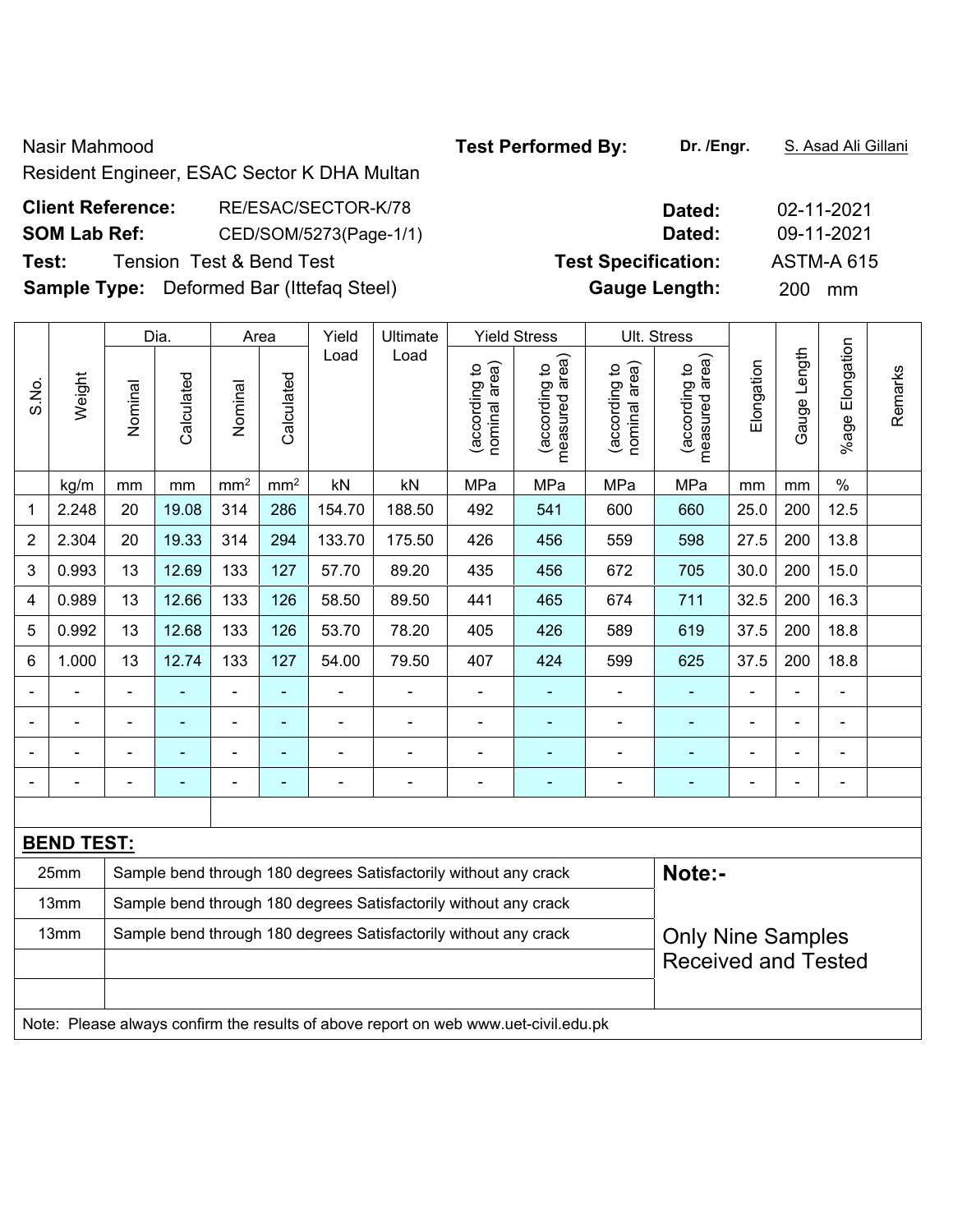Usman Ibrahim Construction **Test Performed By:** Dr. /Engr. CCA-124, Phase-IV, DHA, Lahore

S. Asad Ali Gillani

| <b>Client Reference:</b> | UICP/11/3A/GULBERG/LHE/01           |                            | Ref:              |
|--------------------------|-------------------------------------|----------------------------|-------------------|
| Dated:<br>08-11-2021     |                                     |                            | Dated:            |
| Test:                    | <b>Tension Test &amp; Bend Test</b> | <b>Test Specification:</b> | <b>ASTM-A-615</b> |
| Gauge Length:            | inch<br>8.                          | <b>Sample Type:</b>        | Deformed Bar      |

**SOM Lab Ref:** 5272(Page-1/1) **Dated:** 08-11-2021 **Dated:** 09-11-2021 **Test:** Tension Test & Bend Test **Test Specification:** ASTM-A-615

|                |                                                                                     |                | Dia.                                                             |                          | Area            | Yield          | Ultimate                                                         |                                | <b>Yield Stress</b>             |                                | Ult. Stress                     |                |                |                       |         |
|----------------|-------------------------------------------------------------------------------------|----------------|------------------------------------------------------------------|--------------------------|-----------------|----------------|------------------------------------------------------------------|--------------------------------|---------------------------------|--------------------------------|---------------------------------|----------------|----------------|-----------------------|---------|
| S.No.          | Weight                                                                              | Nominal        | Calculated                                                       | Nominal                  | Calculated      | Load           | Load                                                             | nominal area)<br>(according to | (according to<br>measured area) | (according to<br>nominal area) | (according to<br>measured area) | Elongation     | Gauge Length   | Elongation<br>$%$ age | Remarks |
|                | lb/ft                                                                               | $\#$           | in                                                               | in <sup>2</sup>          | in <sup>2</sup> | Tons           | Tons                                                             | psi                            | psi                             | psi                            | psi                             | in             | in             | $\%$                  |         |
| 1              | 2.592                                                                               | 8              | 0.985                                                            | 0.79                     | 0.762           | 29.36          | 39.76                                                            | 81960                          | 84970                           | 110990                         | 115060                          | 1.10           | 8.0            | 13.8                  |         |
| $\overline{2}$ | 2.616                                                                               | 8              | 0.990                                                            | 0.79                     | 0.769           | 26.25          | 36.75                                                            | 73280                          | 75280                           | 102590                         | 105390                          | 1.10           | 8.0            | 13.8                  |         |
| 3              | 1.520                                                                               | 6              | 0.754                                                            | 0.44                     | 0.447           | 15.62          | 22.91                                                            | 78280                          | 77050                           | 114810                         | 113010                          | 1.10           | 8.0            | 13.8                  |         |
| 4              | 1.516                                                                               | 6              | 0.754                                                            | 0.44                     | 0.446           | 15.29          | 22.58                                                            | 76640                          | 75610                           | 113180                         | 111650                          | 1.20           | 8.0            | 15.0                  |         |
|                | $\blacksquare$                                                                      | ä,             | $\blacksquare$                                                   | $\blacksquare$           |                 | $\blacksquare$ | ä,                                                               | $\blacksquare$                 |                                 | $\blacksquare$                 | $\blacksquare$                  | $\blacksquare$ |                | $\blacksquare$        |         |
|                | $\blacksquare$                                                                      | $\blacksquare$ | $\blacksquare$                                                   | $\blacksquare$           | ÷               | $\frac{1}{2}$  | ÷,                                                               | $\blacksquare$                 | $\blacksquare$                  | $\blacksquare$                 | ÷                               | $\blacksquare$ |                | $\blacksquare$        |         |
|                |                                                                                     |                |                                                                  | $\blacksquare$           | $\blacksquare$  |                | $\blacksquare$                                                   | $\blacksquare$                 | $\blacksquare$                  | $\blacksquare$                 | ۰                               | $\blacksquare$ |                | $\blacksquare$        |         |
|                |                                                                                     |                |                                                                  | ä,                       |                 |                |                                                                  | $\blacksquare$                 |                                 |                                | ÷                               |                |                | $\blacksquare$        |         |
|                |                                                                                     | $\blacksquare$ |                                                                  | $\blacksquare$           |                 |                | $\blacksquare$                                                   | $\blacksquare$                 | ۰                               | $\blacksquare$                 | ۰                               | $\blacksquare$ | $\blacksquare$ | $\blacksquare$        |         |
| ۰              |                                                                                     | $\blacksquare$ | $\blacksquare$                                                   | $\overline{\phantom{0}}$ |                 | $\blacksquare$ | $\overline{a}$                                                   | $\blacksquare$                 | $\blacksquare$                  | $\overline{\phantom{a}}$       | $\blacksquare$                  | $\blacksquare$ | $\blacksquare$ | $\blacksquare$        |         |
|                |                                                                                     |                |                                                                  |                          |                 |                |                                                                  |                                |                                 |                                |                                 |                |                |                       |         |
|                | <b>BEND TEST:</b>                                                                   |                |                                                                  |                          |                 |                |                                                                  |                                |                                 |                                |                                 |                |                |                       |         |
|                | # 8                                                                                 |                |                                                                  |                          |                 |                | Sample bend through 180 degrees Satisfactorily without any crack |                                |                                 |                                | Note:-                          |                |                |                       |         |
|                | #6                                                                                  |                | Sample bend through 180 degrees Satisfactorily without any crack |                          |                 |                |                                                                  |                                |                                 |                                |                                 |                |                |                       |         |
|                |                                                                                     |                | <b>Only Six Samples</b><br><b>Received and Tested</b>            |                          |                 |                |                                                                  |                                |                                 |                                |                                 |                |                |                       |         |
|                |                                                                                     |                |                                                                  |                          |                 |                |                                                                  |                                |                                 |                                |                                 |                |                |                       |         |
|                |                                                                                     |                |                                                                  |                          |                 |                |                                                                  |                                |                                 |                                |                                 |                |                |                       |         |
|                | Note: Please always confirm the results of above report on web www.uet-civil.edu.pk |                |                                                                  |                          |                 |                |                                                                  |                                |                                 |                                |                                 |                |                |                       |         |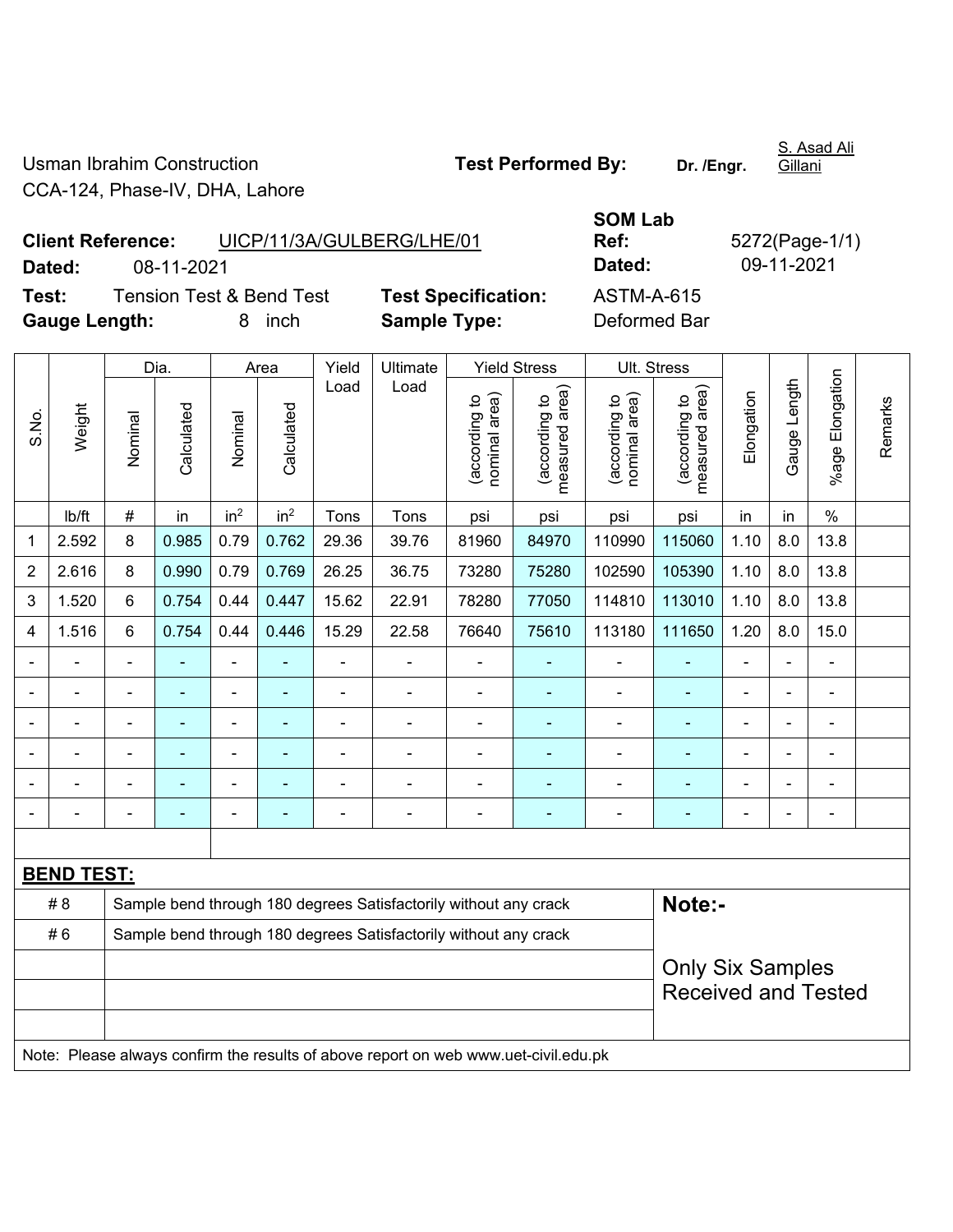Nouman Rafique **Test Performed By:** Dr. /Engr.

S. Asad Ali Gillani

Chief Technical Officer, Sabcon Associates (Pvt.) Ltd.

## **Client Reference:** SABCON/2021/CTO/01 **Dated:** 08-11-2021 **Dated:** 09-11-2021 **Test:** Tension Test & Bend Test **Test Specification:** ASTM-A-615

**SOM Lab Ref:** 5274(Page-1/1)

**Gauge Length:** 8 inch **Sample Type:** Deformed Bar (FF Steel)

|                |                                                                                     |                                                                                              | Dia.           |                          | Area            | Yield<br>Ultimate<br>Load<br>Load |                                                                  | <b>Yield Stress</b>            | Ult. Stress                     |                                |                                 |                |                          |                          |         |
|----------------|-------------------------------------------------------------------------------------|----------------------------------------------------------------------------------------------|----------------|--------------------------|-----------------|-----------------------------------|------------------------------------------------------------------|--------------------------------|---------------------------------|--------------------------------|---------------------------------|----------------|--------------------------|--------------------------|---------|
| S.No.          | Weight                                                                              | Nominal                                                                                      | Calculated     | Nominal                  | Calculated      |                                   |                                                                  | nominal area)<br>(according to | (according to<br>measured area) | nominal area)<br>(according to | measured area)<br>(according to | Elongation     | Gauge Length             | %age Elongation          | Remarks |
|                | Ib/ft                                                                               | $\#$                                                                                         | in             | in <sup>2</sup>          | in <sup>2</sup> | Tons                              | Tons                                                             | psi                            | psi                             | psi                            | psi                             | in             | in                       | $\frac{0}{0}$            |         |
| 1              | 2.652                                                                               | 8                                                                                            | 0.996          | 0.79                     | 0.779           | 27.22                             | 35.75                                                            | 75980                          | 77060                           | 99800                          | 101210                          | 1.20           | 8.0                      | 15.0                     |         |
| $\overline{2}$ | 2.661                                                                               | 8                                                                                            | 0.998          | 0.79                     | 0.782           | 27.73                             | 36.06                                                            | 77410                          | 78200                           | 100660                         | 101690                          | 1.30           | 8.0                      | 16.3                     |         |
| 3              | 1.477                                                                               | 6                                                                                            | 0.743          | 0.44                     | 0.434           | 16.06                             | 20.10                                                            | 80480                          | 81590                           | 100760                         | 102150                          | 1.10           | 8.0                      | 13.8                     |         |
| 4              | 1.418                                                                               | 6                                                                                            | 0.729          | 0.44                     | 0.417           | 13.53                             | 17.35                                                            | 67810                          | 71540                           | 86970                          | 91760                           | 1.30           | 8.0                      | 16.3                     |         |
| 5              | 0.675                                                                               | 4                                                                                            | 0.502          | 0.20                     | 0.198           | 6.54                              | 9.14                                                             | 72170                          | 72900                           | 100830                         | 101850                          | 1.30           | 8.0                      | 16.3                     |         |
| 6              | 0.674                                                                               | 4                                                                                            | 0.502          | 0.20                     | 0.198           | 6.52                              | 9.14                                                             | 71940                          | 72670                           | 100830                         | 101850                          | 1.30           | 8.0                      | 16.3                     |         |
|                |                                                                                     | ä,                                                                                           |                | $\blacksquare$           |                 | ÷.                                |                                                                  | $\blacksquare$                 | ÷                               | $\blacksquare$                 | $\blacksquare$                  | $\blacksquare$ | ä,                       | $\overline{\phantom{a}}$ |         |
|                |                                                                                     | $\blacksquare$                                                                               | $\blacksquare$ | $\overline{\phantom{a}}$ | $\blacksquare$  | $\overline{a}$                    | ä,                                                               | $\blacksquare$                 | ÷                               | $\blacksquare$                 | $\blacksquare$                  | $\overline{a}$ | $\overline{\phantom{0}}$ | $\overline{\phantom{a}}$ |         |
|                |                                                                                     | $\blacksquare$                                                                               |                | $\blacksquare$           | $\blacksquare$  | $\blacksquare$                    | $\blacksquare$                                                   | $\blacksquare$                 | ۰                               | ä,                             | $\blacksquare$                  | $\blacksquare$ |                          | $\blacksquare$           |         |
|                |                                                                                     | ä,                                                                                           |                | $\blacksquare$           | ÷,              | ÷                                 |                                                                  | $\blacksquare$                 | ÷                               | Ē,                             | ÷,                              |                |                          | $\blacksquare$           |         |
|                |                                                                                     |                                                                                              |                |                          |                 |                                   |                                                                  |                                |                                 |                                |                                 |                |                          |                          |         |
|                | <b>BEND TEST:</b>                                                                   |                                                                                              |                |                          |                 |                                   |                                                                  |                                |                                 |                                |                                 |                |                          |                          |         |
|                | # 8                                                                                 |                                                                                              |                |                          |                 |                                   | Sample bend through 180 degrees Satisfactorily without any crack |                                |                                 |                                | Note:-                          |                |                          |                          |         |
|                | #6                                                                                  |                                                                                              |                |                          |                 |                                   | Sample bend through 180 degrees Satisfactorily without any crack |                                |                                 |                                |                                 |                |                          |                          |         |
|                | #4                                                                                  | Sample bend through 180 degrees Satisfactorily without any crack<br><b>Only Nine Samples</b> |                |                          |                 |                                   |                                                                  |                                |                                 |                                |                                 |                |                          |                          |         |
|                |                                                                                     |                                                                                              |                |                          |                 |                                   |                                                                  |                                |                                 |                                | <b>Received and Tested</b>      |                |                          |                          |         |
|                |                                                                                     |                                                                                              |                |                          |                 |                                   |                                                                  |                                |                                 |                                |                                 |                |                          |                          |         |
|                | Note: Please always confirm the results of above report on web www.uet-civil.edu.pk |                                                                                              |                |                          |                 |                                   |                                                                  |                                |                                 |                                |                                 |                |                          |                          |         |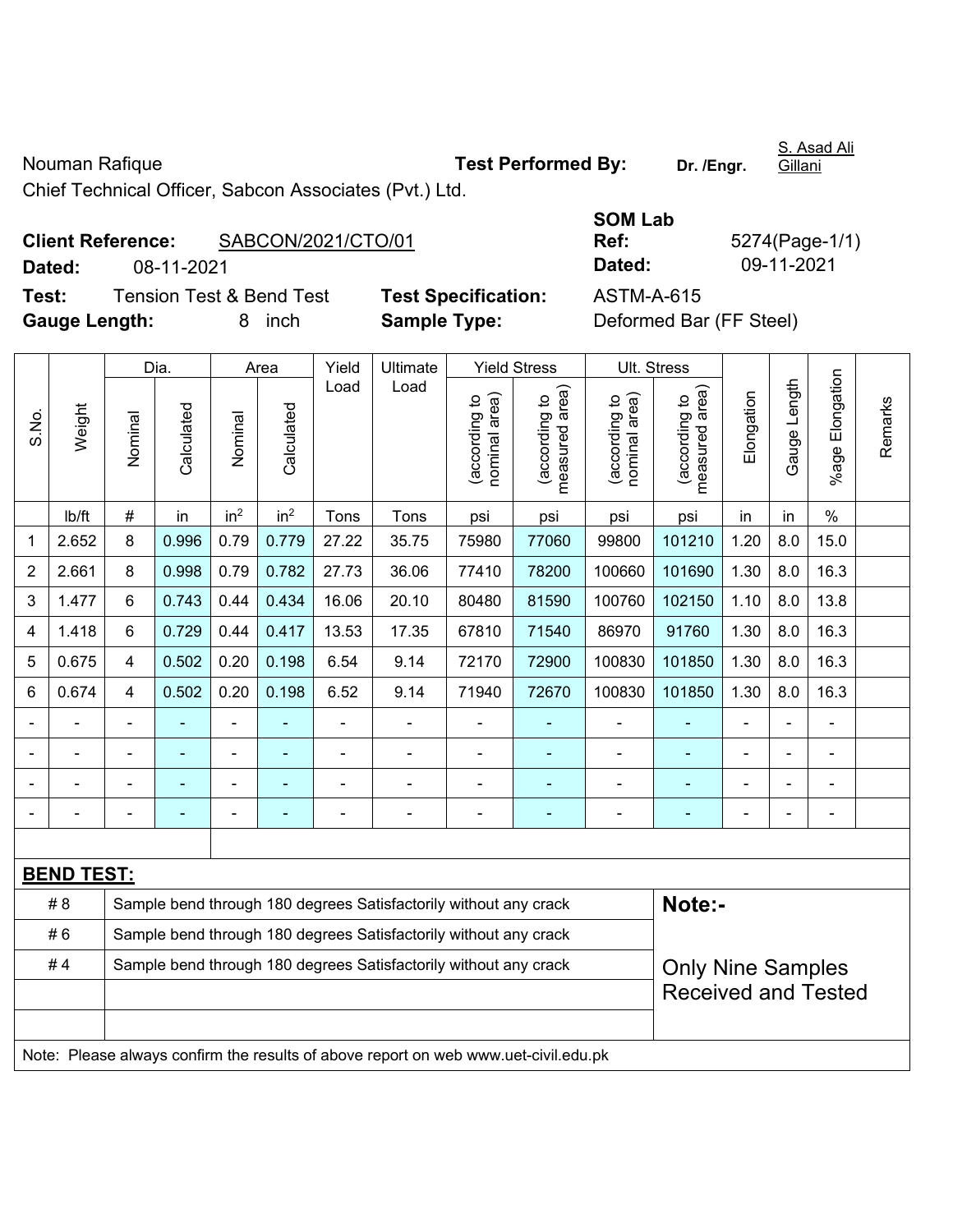Usman Ibrahim Construction **Test Performed By:** Dr. /Engr. CCA-124, Phase-IV, DHA, Lahore

S. Asad Ali Gillani

**Client Reference:** UICP/11/3A/GULBERG/LHE/01 **Dated:** 08-11-2021 **Dated:** 09-11-2021 **Test:** Tension Test & Bend Test **Test Specification:** ASTM-A-615 **Gauge Length:** 8 inch **Sample Type:** Deformed Bar

**SOM Lab Ref:** 5272(Page-1/1)

|                |                                                                                     |                | Dia.                     |                 | Area            | Yield | Ultimate                                                         |                                | <b>Yield Stress</b>             | Ult. Stress                    |                                   |                |                |                       |         |
|----------------|-------------------------------------------------------------------------------------|----------------|--------------------------|-----------------|-----------------|-------|------------------------------------------------------------------|--------------------------------|---------------------------------|--------------------------------|-----------------------------------|----------------|----------------|-----------------------|---------|
| S.No.          | Weight                                                                              | Nominal        | Calculated               | Nominal         | Calculated      | Load  | Load                                                             | (according to<br>nominal area) | (according to<br>measured area) | nominal area)<br>(according to | (according to  <br>measured area) | Elongation     | Gauge Length   | Elongation<br>$%$ age | Remarks |
|                | lb/ft                                                                               | $\#$           | in                       | in <sup>2</sup> | in <sup>2</sup> | Tons  | Tons                                                             | psi                            | psi                             | psi                            | psi                               | in             | in             | $\frac{0}{0}$         |         |
| 1              | 2.592                                                                               | 8              | 0.985                    | 0.79            | 0.762           | 29.36 | 39.76                                                            | 81960                          | 84970                           | 110990                         | 115060                            | 1.10           | 8.0            | 13.8                  |         |
| $\overline{2}$ | 2.616                                                                               | 8              | 0.990                    | 0.79            | 0.769           | 26.25 | 36.75                                                            | 73280                          | 75280                           | 102590                         | 105390                            | 1.10           | 8.0            | 13.8                  |         |
| 3              | 1.520                                                                               | 6              | 0.754                    | 0.44            | 0.447           | 15.62 | 22.91                                                            | 78280                          | 77050                           | 114810                         | 113010                            | 1.10           | 8.0            | 13.8                  |         |
| 4              | 1.516                                                                               | 6              | 0.754                    | 0.44            | 0.446           | 15.29 | 22.58                                                            | 76640                          | 75610                           | 113180                         | 111650                            | 1.20           | 8.0            | 15.0                  |         |
|                |                                                                                     | $\blacksquare$ |                          | ÷,              | $\blacksquare$  | ä,    | ÷,                                                               | L,                             | ÷                               | $\blacksquare$                 |                                   | L,             | $\blacksquare$ | ä,                    |         |
|                |                                                                                     | $\blacksquare$ | ÷,                       | $\blacksquare$  | $\blacksquare$  | ä,    | ÷,                                                               | $\blacksquare$                 | $\blacksquare$                  | $\blacksquare$                 | ÷                                 | ä,             | $\blacksquare$ | ÷,                    |         |
|                | $\blacksquare$                                                                      | $\blacksquare$ | ä,                       | $\blacksquare$  | $\blacksquare$  | L,    | ÷,                                                               | $\blacksquare$                 | ٠                               | $\blacksquare$                 | $\blacksquare$                    | $\overline{a}$ |                | ä,                    |         |
|                |                                                                                     |                |                          | $\blacksquare$  |                 | ä,    | $\blacksquare$                                                   |                                | ÷                               |                                |                                   |                |                | $\blacksquare$        |         |
|                |                                                                                     |                |                          | $\blacksquare$  |                 |       | $\blacksquare$                                                   |                                | $\blacksquare$                  |                                |                                   |                |                |                       |         |
|                |                                                                                     |                |                          |                 |                 |       |                                                                  |                                |                                 |                                |                                   |                |                |                       |         |
|                |                                                                                     |                |                          |                 |                 |       |                                                                  |                                |                                 |                                |                                   |                |                |                       |         |
|                | <b>BEND TEST:</b>                                                                   |                |                          |                 |                 |       |                                                                  |                                |                                 |                                |                                   |                |                |                       |         |
|                | # 8                                                                                 |                |                          |                 |                 |       | Sample bend through 180 degrees Satisfactorily without any crack |                                |                                 |                                | Note:-                            |                |                |                       |         |
|                | #6                                                                                  |                |                          |                 |                 |       | Sample bend through 180 degrees Satisfactorily without any crack |                                |                                 |                                |                                   |                |                |                       |         |
|                |                                                                                     |                | <b>Only Five Samples</b> |                 |                 |       |                                                                  |                                |                                 |                                |                                   |                |                |                       |         |
|                |                                                                                     |                |                          |                 |                 |       |                                                                  |                                |                                 |                                | <b>Received and Tested</b>        |                |                |                       |         |
|                |                                                                                     |                |                          |                 |                 |       |                                                                  |                                |                                 |                                |                                   |                |                |                       |         |
|                | Note: Please always confirm the results of above report on web www.uet-civil.edu.pk |                |                          |                 |                 |       |                                                                  |                                |                                 |                                |                                   |                |                |                       |         |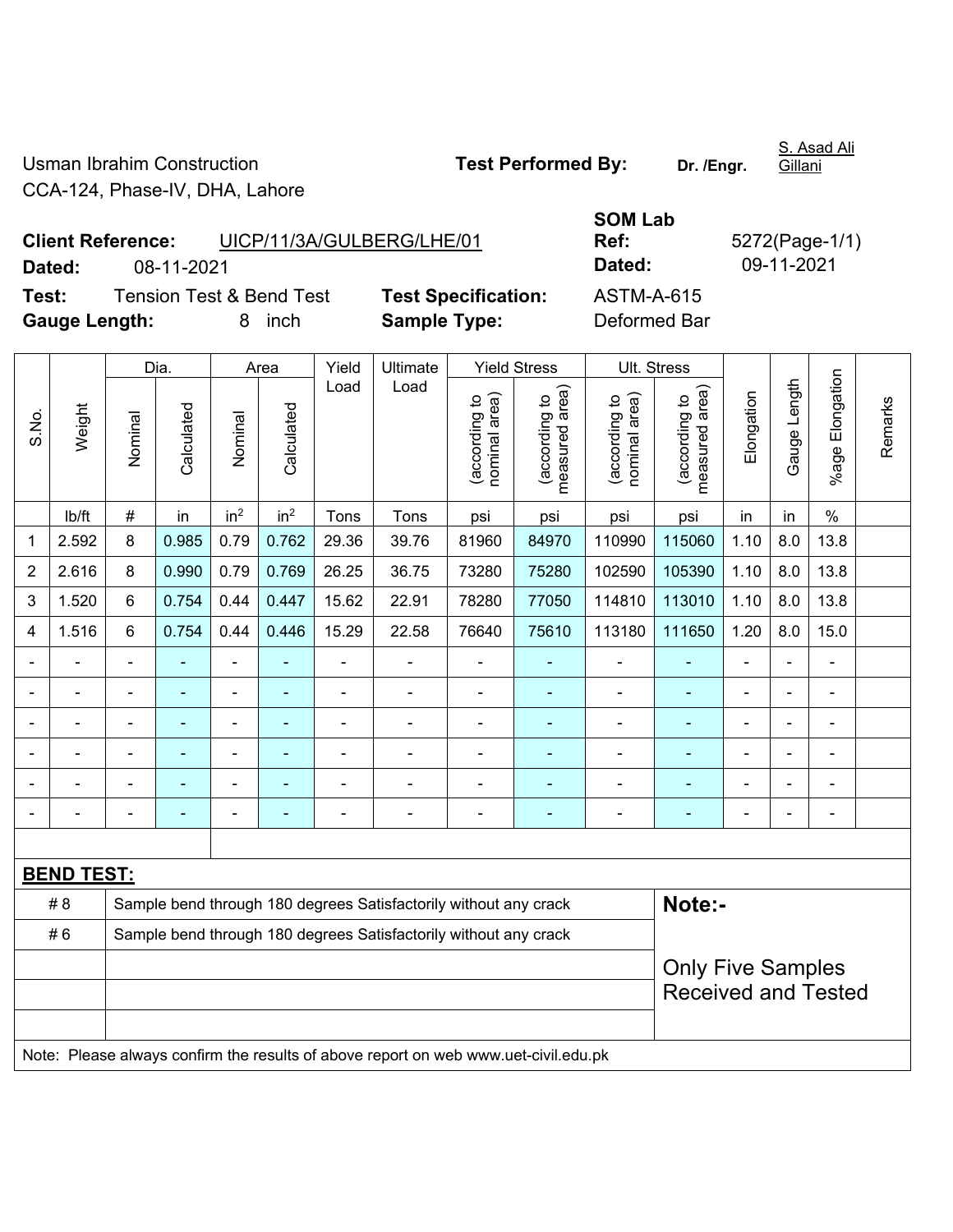Nafiz OZCAN **Nafiz OZCAN Test Performed By:** Dr. /Engr.

S. Asad Ali Gillani

Contractor's Representative, SA-RA Group, Lahore

| <b>Client Reference:</b> | 1176 |
|--------------------------|------|
|--------------------------|------|

**Test:** Tension Test & Bend Test **Test Specification:** ASTM-A-615 **Gauge Length:** 8 inch **Sample Type:** Deformed Bar (SJ Steel)

|        |                                  | <b>SOM Lab</b>         |
|--------|----------------------------------|------------------------|
|        | <b>Client Reference:</b><br>1176 | 5275(Page-1/1)<br>Ref: |
| Dated: | 09-11-2021                       | 09-11-2021<br>Dated:   |
| __     |                                  |                        |

|                |                                    |                                                                                     | Dia.           |                 | Area            | Yield | Ultimate                                                         |                                | <b>Yield Stress</b>                         |                               | Ult. Stress                                 |            |              |                       |         |
|----------------|------------------------------------|-------------------------------------------------------------------------------------|----------------|-----------------|-----------------|-------|------------------------------------------------------------------|--------------------------------|---------------------------------------------|-------------------------------|---------------------------------------------|------------|--------------|-----------------------|---------|
| S.No.          | Weight                             | Nominal                                                                             | Calculated     | Nominal         | Calculated      | Load  | Load                                                             | nominal area)<br>(according to | (according to<br>neasured area)<br>measured | nominal area)<br>according to | (according to<br>neasured area)<br>measured | Elongation | Gauge Length | Elongation<br>$%$ age | Remarks |
|                | lb/ft                              | $\#$                                                                                | in             | in <sup>2</sup> | in <sup>2</sup> | Tons  | Tons                                                             | psi                            | psi                                         | psi                           | psi                                         | in         | in           | $\%$                  |         |
| 1              | 2.660                              | 8                                                                                   | 0.998          | 0.79            | 0.782           | 24.84 | 35.34                                                            | 69350                          | 70060                                       | 98660                         | 99670                                       | 1.30       | 8.0          | 16.3                  |         |
| $\overline{2}$ | 2.769                              | 8                                                                                   | 1.018          | 0.79            | 0.814           | 26.40 | 36.87                                                            | 73710                          | 71540                                       | 102930                        | 99900                                       | 1.10       | 8.0          | 13.8                  |         |
| 3              | 2.707                              | 8                                                                                   | 1.007          | 0.79            | 0.796           | 25.38 | 36.00                                                            | 70860                          | 70330                                       | 100510                        | 99760                                       | 1.20       | 8.0          | 15.0                  |         |
| 4              | 1.463                              | $6\phantom{1}$                                                                      | 0.740          | 0.44            | 0.430           | 15.72 | 20.00                                                            | 78790                          | 80620                                       | 100250                        | 102580                                      | 1.20       | 8.0          | 15.0                  |         |
| 5              | 1.502                              | 6                                                                                   | 0.749          | 0.44            | 0.441           | 16.02 | 20.44                                                            | 80320                          | 80140                                       | 102450                        | 102210                                      | 1.40       | 8.0          | 17.5                  |         |
| 6              | 1.478                              | 6                                                                                   | 0.743          | 0.44            | 0.434           | 15.51 | 19.95                                                            | 77770                          | 78840                                       | 99990                         | 101380                                      | 1.50       | 8.0          | 18.8                  |         |
|                |                                    | ä,                                                                                  |                | ä,              | ä,              |       |                                                                  |                                | $\blacksquare$                              | $\blacksquare$                | $\blacksquare$                              | ä,         |              |                       |         |
|                |                                    | ä,                                                                                  | ÷,             | ÷,              | ä,              | ä,    | $\blacksquare$                                                   | $\blacksquare$                 | $\blacksquare$                              | $\blacksquare$                | $\blacksquare$                              | ä,         |              | $\blacksquare$        |         |
|                |                                    | ä,                                                                                  | $\blacksquare$ | ä,              | ä,              |       | ä,                                                               | $\blacksquare$                 | $\blacksquare$                              | $\blacksquare$                | $\blacksquare$                              | ÷          |              | $\blacksquare$        |         |
|                |                                    |                                                                                     |                |                 |                 |       |                                                                  |                                |                                             | $\blacksquare$                |                                             | ä,         |              | $\blacksquare$        |         |
|                | <b>Witnessed By:</b>               |                                                                                     |                |                 |                 |       | Zohaib Ali, Sub Engineer, NESPAK                                 |                                |                                             |                               |                                             |            |              |                       |         |
|                | <b>BEND TEST:</b>                  |                                                                                     |                |                 |                 |       |                                                                  |                                |                                             |                               |                                             |            |              |                       |         |
|                | $\sqrt{\frac{48}{Sr}}$ .1 to<br>3) |                                                                                     |                |                 |                 |       | Sample bend through 180 degrees Satisfactorily without any crack |                                |                                             |                               | Note:-                                      |            |              |                       |         |
|                | #6(Sr.4 to<br>6)                   |                                                                                     |                |                 |                 |       | Sample bend through 180 degrees Satisfactorily without any crack |                                |                                             |                               |                                             |            |              |                       |         |
|                |                                    | <b>Only Twelve Samples</b>                                                          |                |                 |                 |       |                                                                  |                                |                                             |                               |                                             |            |              |                       |         |
|                |                                    |                                                                                     |                |                 |                 |       |                                                                  |                                |                                             |                               | <b>Received and Tested</b>                  |            |              |                       |         |
|                |                                    |                                                                                     |                |                 |                 |       |                                                                  |                                |                                             |                               |                                             |            |              |                       |         |
|                |                                    | Note: Please always confirm the results of above report on web www.uet-civil.edu.pk |                |                 |                 |       |                                                                  |                                |                                             |                               |                                             |            |              |                       |         |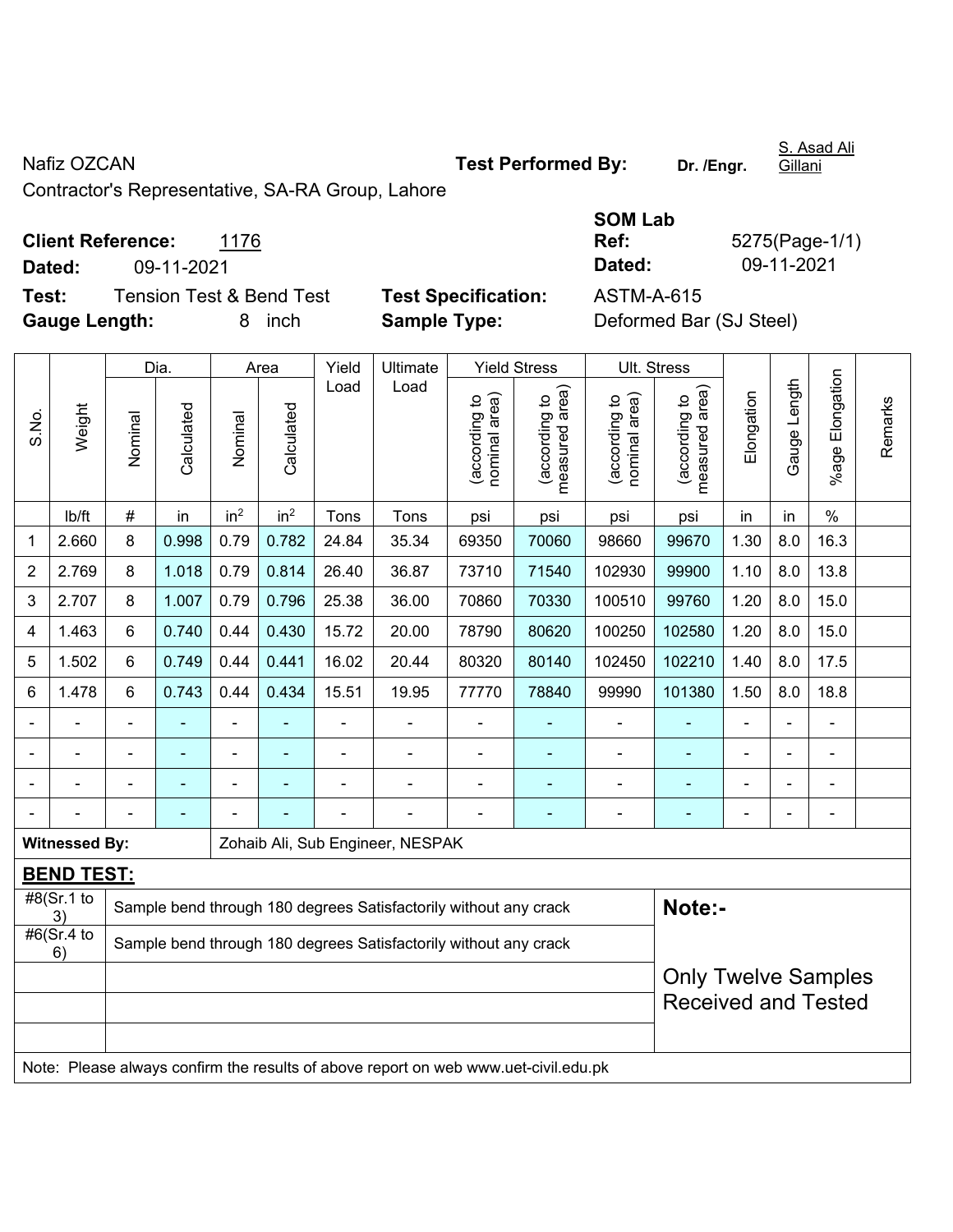Ahmad Raza Gurmani **Test Performed By:** Dr. /Engr.

S. Asad Ali Gillani

Sr. QA/QC Manager, Blue World City, Islamabad

| <b>Client Reference:</b> |            | QC0013                   |                            | Ref:       | 5276(Page-1/                |
|--------------------------|------------|--------------------------|----------------------------|------------|-----------------------------|
| Dated:                   | 06-07-2021 |                          |                            | Dated:     | 09-11-2021                  |
| Test:                    |            | Tension Test & Bend Test | <b>Test Specification:</b> | ASTM-A-615 |                             |
| <b>Gauge Length:</b>     |            | inch                     | <b>Sample Type:</b>        |            | Deformed Bar (Kamran Steel) |

| <b>Test Specification:</b> |
|----------------------------|
| <b>Sample Type:</b>        |

| <b>SOM Lab</b>    |                |
|-------------------|----------------|
| Ref:              | 5276(Page-1/1) |
| Dated:            | 09-11-2021     |
| <b>ASTM-A-615</b> |                |

|                                                                        |                   |                | Dia.       |                 | Area            | Yield          | Ultimate                                                                            |                                | <b>Yield Stress</b>             |                                | Ult. Stress                     |                            |                |                 | Remarks |  |
|------------------------------------------------------------------------|-------------------|----------------|------------|-----------------|-----------------|----------------|-------------------------------------------------------------------------------------|--------------------------------|---------------------------------|--------------------------------|---------------------------------|----------------------------|----------------|-----------------|---------|--|
| S.No.                                                                  | Weight            | Nominal        | Calculated | Nominal         | Calculated      | Load           | Load                                                                                | nominal area)<br>(according to | (according to<br>measured area) | nominal area)<br>(according to | (according to<br>measured area) | Elongation                 | Gauge Length   | %age Elongation |         |  |
|                                                                        | lb/ft             | #              | in         | in <sup>2</sup> | in <sup>2</sup> | Tons           | Tons                                                                                | psi                            | psi                             | psi                            | psi                             | in                         | in             | $\%$            |         |  |
| $\mathbf{1}$                                                           | 2.662             | 8              | 0.998      | 0.79            | 0.782           | 24.36          | 34.76                                                                               | 68020                          | 68710                           | 97040                          | 98040                           | 1.30                       | 8.0            | 16.3            |         |  |
| $\overline{2}$                                                         | 2.668             | 8              | 0.999      | 0.79            | 0.784           | 24.06          | 34.93                                                                               | 67160                          | 67680                           | 97530                          | 98270                           | 1.50                       | 8.0            | 18.8            |         |  |
| 3                                                                      | 1.662             | 6              | 0.788      | 0.44            | 0.488           | 18.52          | 23.98                                                                               | 92840                          | 83710                           | 120180                         | 108360                          | 1.30                       | 8.0            | 16.3            |         |  |
| 4                                                                      | 1.665             | 6              | 0.789      | 0.44            | 0.489           | 17.86          | 23.47                                                                               | 89520                          | 80550                           | 117620                         | 105840                          | 1.20                       | 8.0            | 15.0            |         |  |
| 5                                                                      | 0.598             | 4              | 0.473      | 0.20            | 0.176           | 6.03           | 7.92                                                                                | 66550                          | 75620                           | 87340                          | 99250                           | 1.00                       | 8.0            | 12.5            |         |  |
| $\,6$                                                                  | 0.595             | 4              | 0.472      | 0.20            | 0.175           | 5.93           | 7.85                                                                                | 65420                          | 74770                           | 86560                          | 98920                           | 1.00                       | 8.0            | 12.5            |         |  |
|                                                                        |                   | L.             |            | $\blacksquare$  |                 | $\blacksquare$ | $\blacksquare$                                                                      |                                | ٠                               | ä,                             |                                 | $\overline{\phantom{a}}$   |                | $\blacksquare$  |         |  |
|                                                                        |                   | $\blacksquare$ | ٠          | $\blacksquare$  | ÷               | $\blacksquare$ | $\blacksquare$                                                                      | $\blacksquare$                 | ä,                              | $\blacksquare$                 | ÷,                              | $\blacksquare$             | $\overline{a}$ | $\blacksquare$  |         |  |
|                                                                        |                   |                |            | $\blacksquare$  |                 |                | Ē,                                                                                  |                                |                                 | $\blacksquare$                 |                                 |                            |                |                 |         |  |
|                                                                        |                   |                |            |                 |                 |                | ۰                                                                                   | ۰                              | ۰                               | $\qquad \qquad \blacksquare$   |                                 |                            |                |                 |         |  |
|                                                                        |                   |                |            |                 |                 |                |                                                                                     |                                |                                 |                                |                                 |                            |                |                 |         |  |
|                                                                        | <b>BEND TEST:</b> |                |            |                 |                 |                |                                                                                     |                                |                                 |                                |                                 |                            |                |                 |         |  |
|                                                                        | # 8               |                |            |                 |                 |                | Sample bend through 180 degrees Satisfactorily without any crack                    |                                |                                 |                                | Note:-                          |                            |                |                 |         |  |
|                                                                        | #6                |                |            |                 |                 |                | Sample bend through 180 degrees Satisfactorily without any crack                    |                                |                                 |                                |                                 |                            |                |                 |         |  |
| #4<br>Sample bend through 180 degrees Satisfactorily without any crack |                   |                |            |                 |                 |                |                                                                                     |                                |                                 |                                | <b>Only Nine Samples</b>        |                            |                |                 |         |  |
|                                                                        |                   |                |            |                 |                 |                |                                                                                     |                                |                                 |                                |                                 | <b>Received and Tested</b> |                |                 |         |  |
|                                                                        |                   |                |            |                 |                 |                |                                                                                     |                                |                                 |                                |                                 |                            |                |                 |         |  |
|                                                                        |                   |                |            |                 |                 |                | Note: Please always confirm the results of above report on web www.uet-civil.edu.pk |                                |                                 |                                |                                 |                            |                |                 |         |  |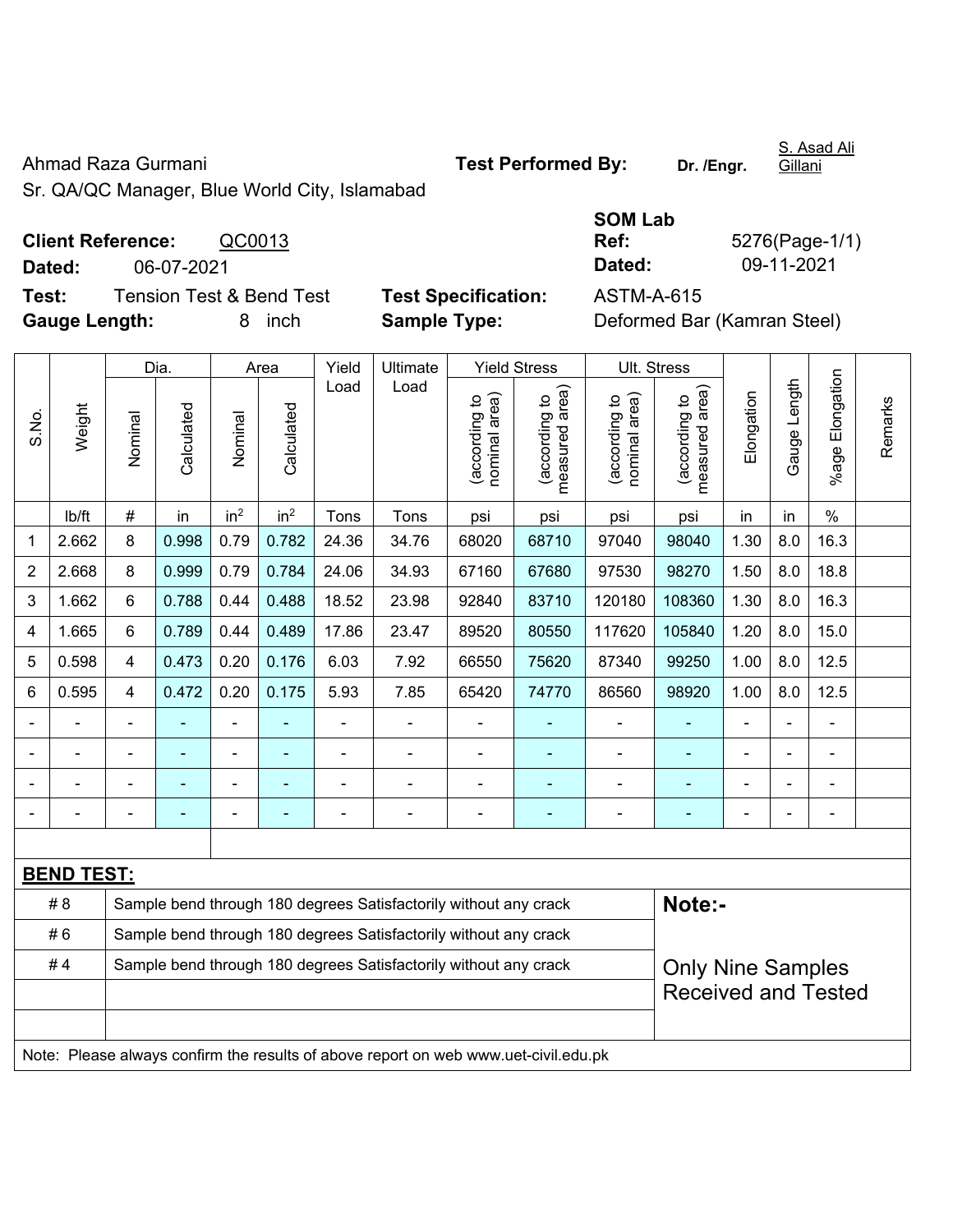## Ahmad Raza Gurmani **Test Performed By:** Dr. /Engr. **S. Asad Ali Gillani** Ahmad Raza Gurmani

Sr. QA/QC Manager, Blue World City, Islamabad

**Client Reference:**  $\frac{QCO014}{4}$  SOM Lab Ref:  $5277(Page-1/1)$ 

**Dated:** 06-07-2021 **Dated:** 09-11-2021

**Test:** Tension Test & Bend Test **Test Specification:** ASTM-A-615 **Gauge Length:** 8 inch **Sample Type:** Deformed Bar (Shaheen Steel)

|                | Weight            | Dia.    |                              | Area                                                             |                 | Yield          | Ultimate |                                | <b>Yield Stress</b>             |                                | Ult. Stress                        |                |                 |                          |         |
|----------------|-------------------|---------|------------------------------|------------------------------------------------------------------|-----------------|----------------|----------|--------------------------------|---------------------------------|--------------------------------|------------------------------------|----------------|-----------------|--------------------------|---------|
| S.No.          |                   | Nominal | Calculated                   | Nominal                                                          | Calculated      | Load           | Load     | nominal area)<br>(according to | measured area)<br>(according to | nominal area)<br>(according to | area)<br>(according to<br>measured | Elongation     | Length<br>Gauge | Elongation<br>$%$ agel   | Remarks |
|                | lb/ft             | #       | in                           | in <sup>2</sup>                                                  | in <sup>2</sup> | Tons           | Tons     | psi                            | psi                             | psi                            | psi                                | in             | in              | $\%$                     |         |
| 1              | 2.690             | 8       | 1.004                        | 0.79                                                             | 0.791           | 20.34          | 31.42    | 56780                          | 56700                           | 87710                          | 87600                              | 1.60           | 8.0             | 20.0                     |         |
| $\overline{2}$ | 2.671             | 8       | 1.000                        | 0.79                                                             | 0.785           | 19.69          | 31.14    | 54980                          | 55330                           | 86940                          | 87490                              | 1.60           | 8.0             | 20.0                     |         |
| 3              | 1.507             | 6       | 0.751                        | 0.44                                                             | 0.443           | 13.30          | 20.92    | 66680                          | 66230                           | 104850                         | 104140                             | 1.30           | 8.0             | 16.3                     |         |
| 4              | 1.509             | 6       | 0.751                        | 0.44                                                             | 0.443           | 13.37          | 21.05    | 67040                          | 66590                           | 105510                         | 104800                             | 1.30           | 8.0             | 16.3                     |         |
| 5              | 1.029             | 5       | 0.620                        | 0.31                                                             | 0.302           | 8.18           | 12.69    | 58170                          | 59710                           | 90290                          | 92680                              | 1.50           | 8.0             | 18.8                     |         |
| 6              | 1.034             | 5       | 0.622                        | 0.31                                                             | 0.304           | 8.41           | 12.84    | 59830                          | 61010                           | 91380                          | 93180                              | 1.40           | 8.0             | 17.5                     |         |
| $\overline{7}$ | 0.648             | 4       | 0.492                        | 0.20                                                             | 0.190           | 5.68           | 8.94     | 62610                          | 65910                           | 98580                          | 103770                             | 1.10           | 8.0             | 13.8                     |         |
| 8              | 0.652             | 4       | 0.494                        | 0.20                                                             | 0.192           | 5.71           | 8.94     | 62950                          | 65570                           | 98580                          | 102690                             | 1.00           | 8.0             | 12.5                     |         |
|                |                   |         |                              |                                                                  |                 |                |          |                                |                                 |                                |                                    | $\blacksquare$ |                 |                          |         |
|                |                   |         | $\qquad \qquad \blacksquare$ | -                                                                | ۰               | $\overline{a}$ |          | $\qquad \qquad \blacksquare$   | $\overline{\phantom{0}}$        | ۰                              | $\blacksquare$                     | $\blacksquare$ | Ξ.              | $\overline{\phantom{a}}$ |         |
|                |                   |         |                              |                                                                  |                 |                |          |                                |                                 |                                |                                    |                |                 |                          |         |
|                | <b>BEND TEST:</b> |         |                              |                                                                  |                 |                |          |                                |                                 |                                |                                    |                |                 |                          |         |
|                | # 8               |         |                              | Sample bend through 180 degrees Satisfactorily without any crack |                 |                |          |                                |                                 |                                | Note:-                             |                |                 |                          |         |

| PLIP ILVII |                                                                                     |                            |
|------------|-------------------------------------------------------------------------------------|----------------------------|
| #8         | Sample bend through 180 degrees Satisfactorily without any crack                    | Note:-                     |
| #6         | Sample bend through 180 degrees Satisfactorily without any crack                    |                            |
| #5         | Sample bend through 180 degrees Satisfactorily without any crack                    | <b>Only Twelve Samples</b> |
| #4         | Sample bend through 180 degrees Satisfactorily without any crack                    | <b>Received and Tested</b> |
|            |                                                                                     |                            |
|            | Note: Please always confirm the results of above report on web www.uet-civil.edu.pk |                            |
|            |                                                                                     |                            |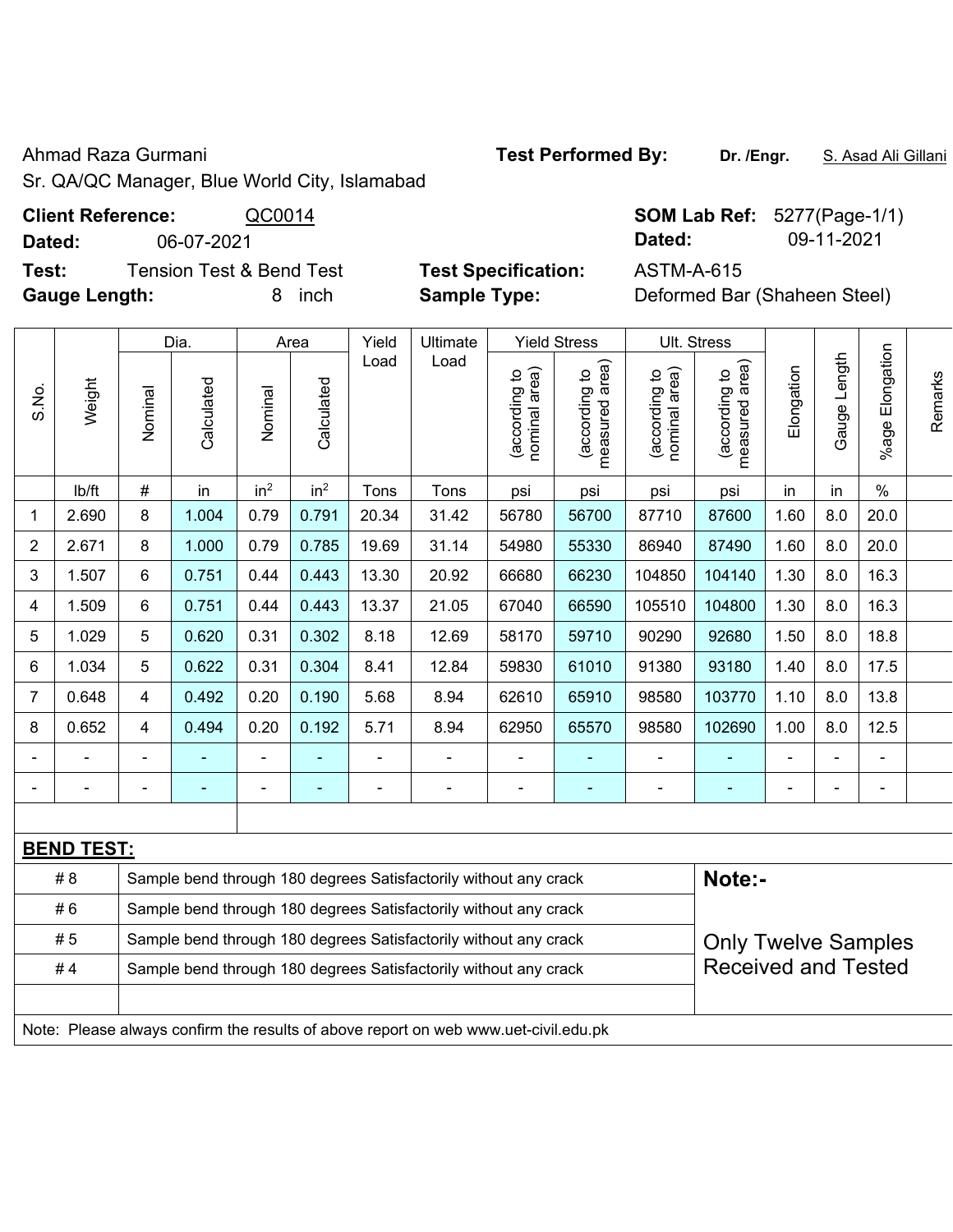Muhammad Shahbaz **Test Performed By:** Dr. /Engr. Imperium Hospitality (Pvt) Ltd. Lahore

S. Asad Ali

**Client Reference:** IHPL/Steel/0148 **Dated:** 08-11-2021 **Dated:** 09-11-2021

**Test:** Tension Test & Bend Test **Test Specification:** ASTM-A-615 **Gauge Length:** 8 inch **Sample Type:** Deformed Bar

**SOM Lab** 

|                | Weight               |   | Dia.  | Area                                                                                                    |                          | Yield<br>Load                  | Ultimate                                                                            |                                | <b>Yield Stress</b>             |                      | Ult. Stress              |                          |                |                            |  |
|----------------|----------------------|---|-------|---------------------------------------------------------------------------------------------------------|--------------------------|--------------------------------|-------------------------------------------------------------------------------------|--------------------------------|---------------------------------|----------------------|--------------------------|--------------------------|----------------|----------------------------|--|
| S.No.          |                      |   |       | Calculated<br>Calculated<br>Nominal<br>Nominal<br>in <sup>2</sup><br>in <sup>2</sup><br>#<br>in<br>Tons | Load                     | (according to<br>nominal area) | (according to<br>measured area)                                                     | (according to<br>nominal area) | measured area)<br>(according to | Elongation           | Gauge Length             | Elongation<br>%age I     | Remarks        |                            |  |
|                | lb/ft                |   |       |                                                                                                         |                          |                                | Tons                                                                                | psi                            | psi                             | psi                  | psi                      | in                       | in             | $\%$                       |  |
| 1              | 2.648                | 8 | 0.995 | 0.79                                                                                                    | 0.778                    | 24.92                          | 36.29                                                                               | 69580                          | 70660                           | 10131<br>$\mathbf 0$ | 10287<br>$\mathbf 0$     | 1.40                     | 8.0            | 17.5                       |  |
| $\overline{2}$ | 2.637                | 8 | 0.993 | 0.79                                                                                                    | 0.775                    | 24.49                          | 24.49                                                                               | 68360                          | 69680                           | 68360                | 69680                    | 1.40                     | 8.0            | 17.5                       |  |
| 3              | 2.645                | 8 | 0.995 | 0.79                                                                                                    | 0.777                    | 24.28                          | 36.11                                                                               | 67790                          | 68920                           | 10080<br>0           | 10249<br>0               | 1.40                     | 8.0            | 17.5                       |  |
|                |                      |   |       |                                                                                                         |                          |                                |                                                                                     |                                |                                 |                      |                          |                          |                |                            |  |
|                |                      |   |       |                                                                                                         |                          |                                |                                                                                     |                                |                                 | $\blacksquare$       |                          |                          |                |                            |  |
|                | $\blacksquare$       |   |       |                                                                                                         | $\overline{\phantom{0}}$ |                                |                                                                                     |                                | ۳                               | $\blacksquare$       |                          | L,                       | $\blacksquare$ |                            |  |
|                |                      |   |       |                                                                                                         |                          |                                |                                                                                     |                                | ۳                               | $\blacksquare$       |                          | ä,                       | $\blacksquare$ | $\blacksquare$             |  |
|                |                      |   | ۰     | $\blacksquare$                                                                                          |                          | $\blacksquare$                 | $\blacksquare$                                                                      | $\blacksquare$                 | ÷,                              | $\blacksquare$       | $\overline{\phantom{a}}$ | L,                       | $\blacksquare$ | $\blacksquare$             |  |
|                |                      |   |       |                                                                                                         |                          |                                |                                                                                     |                                | ä,                              | $\blacksquare$       |                          | L,                       | $\blacksquare$ | $\blacksquare$             |  |
|                |                      |   |       |                                                                                                         |                          |                                |                                                                                     |                                |                                 |                      |                          |                          |                |                            |  |
|                | <b>Witnessed By:</b> |   |       |                                                                                                         |                          |                                | Rafi Ullah (IHPL) & Ali Hasnain Khan, Jr. Planing Engineer, Kingcrete Builders.     |                                |                                 |                      |                          |                          |                |                            |  |
|                | <b>BEND TEST:</b>    |   |       |                                                                                                         |                          |                                |                                                                                     |                                |                                 |                      |                          |                          |                |                            |  |
|                | # 8                  |   |       |                                                                                                         |                          |                                | Sample bend through 180 degrees Satisfactorily without any crack                    |                                |                                 |                      | Note:-                   |                          |                |                            |  |
|                | # 8                  |   |       |                                                                                                         |                          |                                | Sample bend through 180 degrees Satisfactorily without any crack                    |                                |                                 |                      |                          |                          |                |                            |  |
|                |                      |   |       |                                                                                                         |                          |                                |                                                                                     |                                |                                 |                      |                          | <b>Only Five Samples</b> |                | <b>Received and Tested</b> |  |
|                |                      |   |       |                                                                                                         |                          |                                | Note: Please always confirm the results of above report on web www.uet-civil.edu.pk |                                |                                 |                      |                          |                          |                |                            |  |

**Ref:** 5278(Page-1/2)

**Gillani**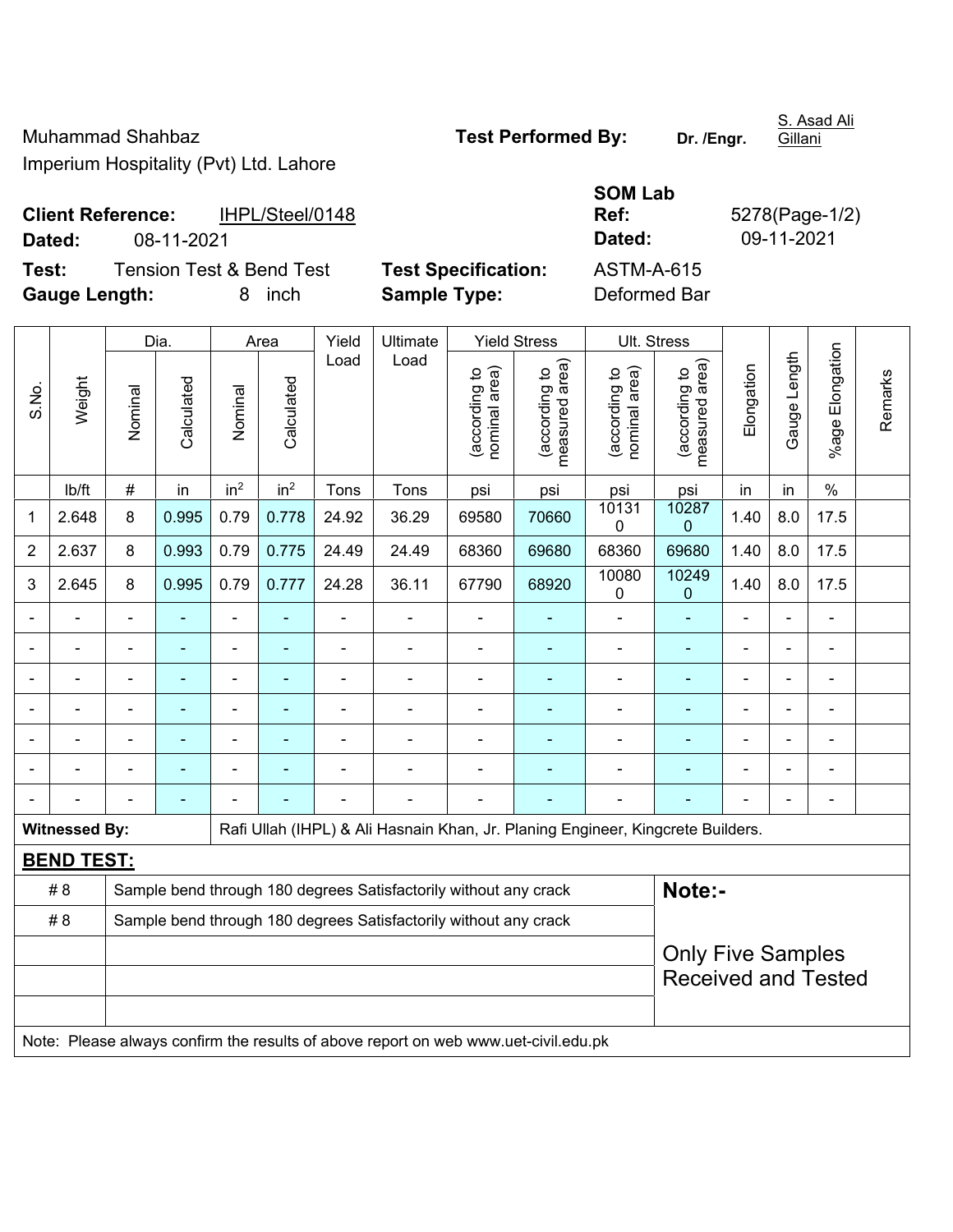Muhammad Shahbaz **Test Performed By:** Dr. /Engr. Imperium Hospitality (Pvt) Ltd. Lahore

**Gillani** 

S. Asad Ali

**Client Reference:** IHPL/Steel/0149 **Dated:** 09-11-2021 **Dated:** 09-11-2021 **Test:** Tension Test & Bend Test **Test Specification:** ASTM-A-615

**Ref:** 5278(Page-2/2)

**SOM Lab** 

**Gauge Length:** 8 inch **Sample Type:** Deformed Bar

 $\top$ 

|                |                                                                                                         | Dia.    |            | Area            |                          | Yield | Ultimate |                                            | <b>Yield Stress</b>                | Ult. Stress                    |                                 |            |              |                 |         |
|----------------|---------------------------------------------------------------------------------------------------------|---------|------------|-----------------|--------------------------|-------|----------|--------------------------------------------|------------------------------------|--------------------------------|---------------------------------|------------|--------------|-----------------|---------|
| S.No.          | Weight                                                                                                  | Nominal | Calculated | Nominal         | Calculated               | Load  | Load     | area)<br><u>م</u><br>(according<br>nominal | area)<br>(according to<br>measured | nominal area)<br>(according to | measured area)<br>(according to | Elongation | Gauge Length | %age Elongation | Remarks |
|                | lb/ft                                                                                                   | $\#$    | in         | in <sup>2</sup> | in <sup>2</sup>          | Tons  | Tons     | psi                                        | psi                                | psi                            | psi                             | in         | in           | $\%$            |         |
| 1              | 2.655                                                                                                   | 8       | 0.997      | 0.79            | 0.780                    | 24.49 | 35.83    | 68360                                      | 69230                              | 100030                         | 101310                          | 1.50       | 8.0          | 18.8            |         |
| $\overline{2}$ | 2.666                                                                                                   | 8       | 0.998      | 0.79            | 0.783                    | 24.31 | 35.73    | 67870                                      | 68480                              | 99750                          | 100640                          | 1.40       | 8.0          | 17.5            |         |
| $\mathbf{3}$   | 2.653                                                                                                   | 8       | 0.997      | 0.79            | 0.780                    | 24.01 | 35.75    | 67020                                      | 67880                              | 99800                          | 101080                          | 1.50       | 8.0          | 18.8            |         |
|                |                                                                                                         |         |            |                 |                          |       |          |                                            |                                    |                                |                                 |            |              |                 |         |
|                |                                                                                                         |         |            | $\blacksquare$  | $\overline{\phantom{0}}$ | -     |          |                                            |                                    |                                |                                 |            |              | $\blacksquare$  |         |
|                |                                                                                                         |         |            | ۰               |                          |       |          |                                            |                                    |                                |                                 |            |              | ۰               |         |
|                |                                                                                                         |         |            |                 |                          |       |          |                                            |                                    |                                |                                 |            |              |                 |         |
|                |                                                                                                         |         |            |                 |                          |       |          |                                            |                                    |                                |                                 |            |              |                 |         |
|                |                                                                                                         |         |            |                 |                          |       |          |                                            |                                    |                                |                                 |            |              |                 |         |
|                |                                                                                                         |         |            |                 |                          |       |          |                                            |                                    |                                |                                 |            |              |                 |         |
|                | <b>Witnessed By:</b><br>Rafi Ullah (IHPL) & Ali Hasnain Khan, Jr. Planing Engineer, Kingcrete Builders. |         |            |                 |                          |       |          |                                            |                                    |                                |                                 |            |              |                 |         |
|                | <b>BEND TEST:</b>                                                                                       |         |            |                 |                          |       |          |                                            |                                    |                                |                                 |            |              |                 |         |

| #8  | Sample bend through 180 degrees Satisfactorily without any crack                    | Note:-                     |  |  |  |  |  |  |  |  |  |  |  |
|-----|-------------------------------------------------------------------------------------|----------------------------|--|--|--|--|--|--|--|--|--|--|--|
| # 8 | Sample bend through 180 degrees Satisfactorily without any crack                    |                            |  |  |  |  |  |  |  |  |  |  |  |
|     |                                                                                     | <b>Only Five Samples</b>   |  |  |  |  |  |  |  |  |  |  |  |
|     |                                                                                     | <b>Received and Tested</b> |  |  |  |  |  |  |  |  |  |  |  |
|     |                                                                                     |                            |  |  |  |  |  |  |  |  |  |  |  |
|     | Note: Please always confirm the results of above report on web www.uet-civil.edu.pk |                            |  |  |  |  |  |  |  |  |  |  |  |